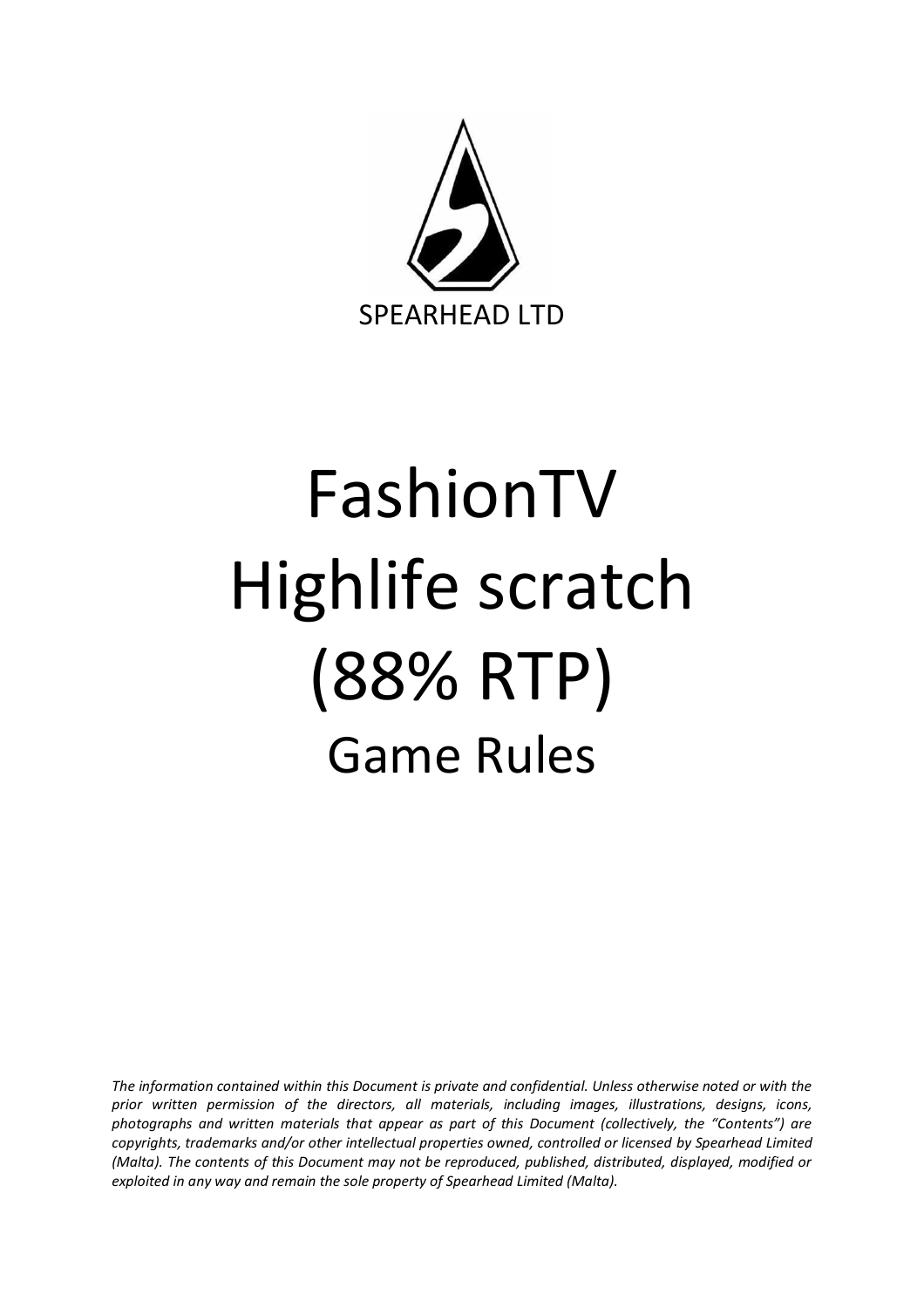# Version history

| Version | Date       | <b>B</b> | Changes <sup>1</sup> |
|---------|------------|----------|----------------------|
| 0.1     | 08.03.2022 | КC       | First draft          |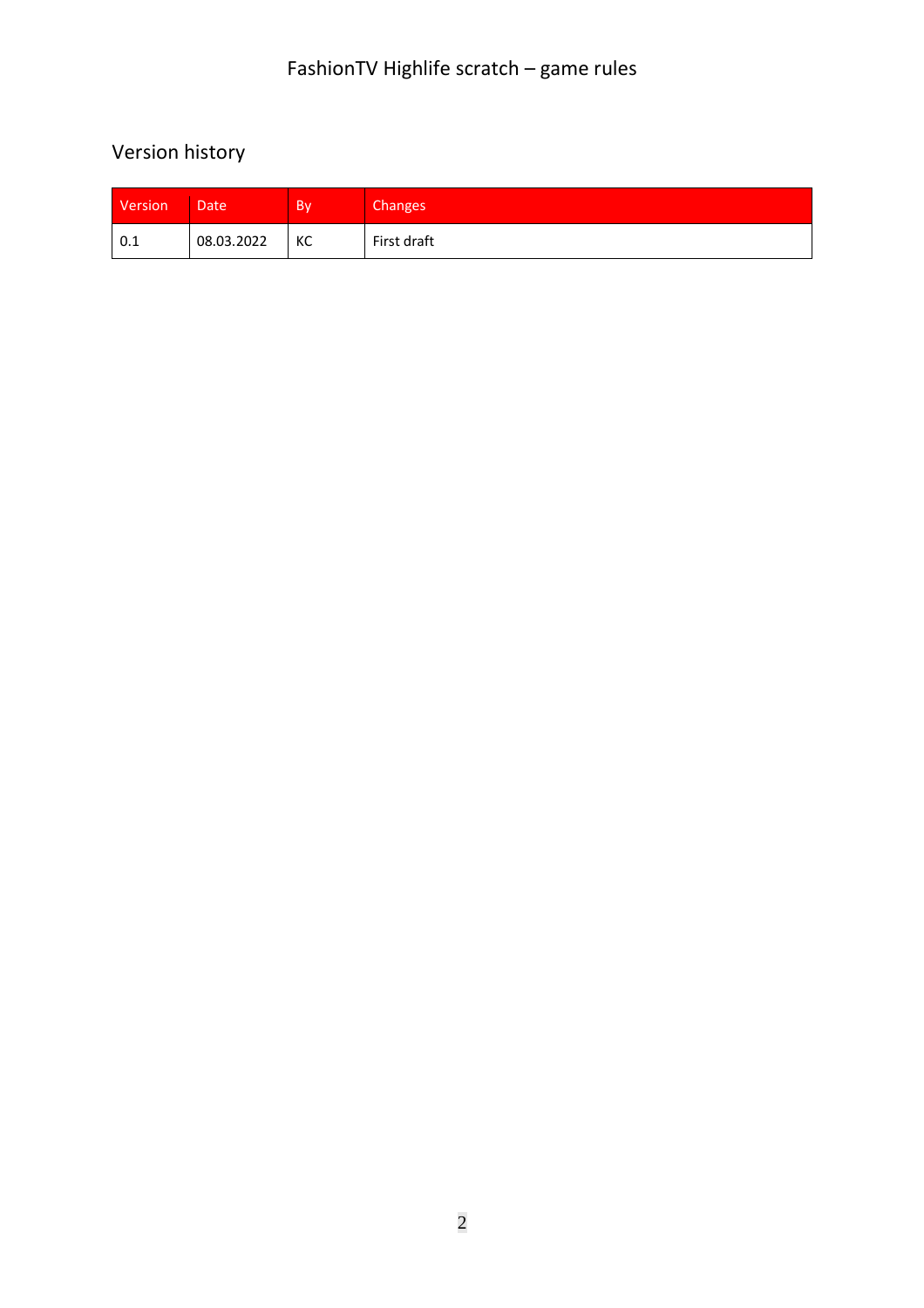## FashionTV Highlife scratch – game rules

**FashionTV Highlife scratch** is an online scratch card game with 9 covered symbols on the cards.

Return To Player (RTP): **88.0%**

#### **How to Play**

- To play the game the player must first click "PLAY" to initiate their bet. All panels on the card then become active.
- Players then scratch the individual panels with their finger/mouse cursor one at time to reveal each prize symbol or use the "Reveal All" button to reveal all prize symbols automatically.
- If the revealed prize symbols contain three instances of the same prize symbol the player will win that prize and their balance will be updated.

#### **Results and Payouts**

- This is a "Match 3 of 9" game where a player can win one of the following prizes at the specified fixed odds given a default bet of €2.00.
- It is only possible to win one prize.
- The prize payouts are paid based on the following odds.

| <b>Prize Tier</b> | <b>Prize</b> | Odds (1 in) |
|-------------------|--------------|-------------|
| 10                | €1,00        | 10          |
| 9                 | €2,00        | 10          |
| 8                 | €5,00        | 7           |
| 7                 | €10,00       | 100         |
| 6                 | €40,00       | 200         |
| 5                 | €400,00      | 2.000       |
| 4                 | €1.000,00    | 20.000      |
| 3                 | €2.000,00    | 71.429      |
| 2                 | €4.000,00    | 125.000     |
|                   | €20.000,00   | 200.000     |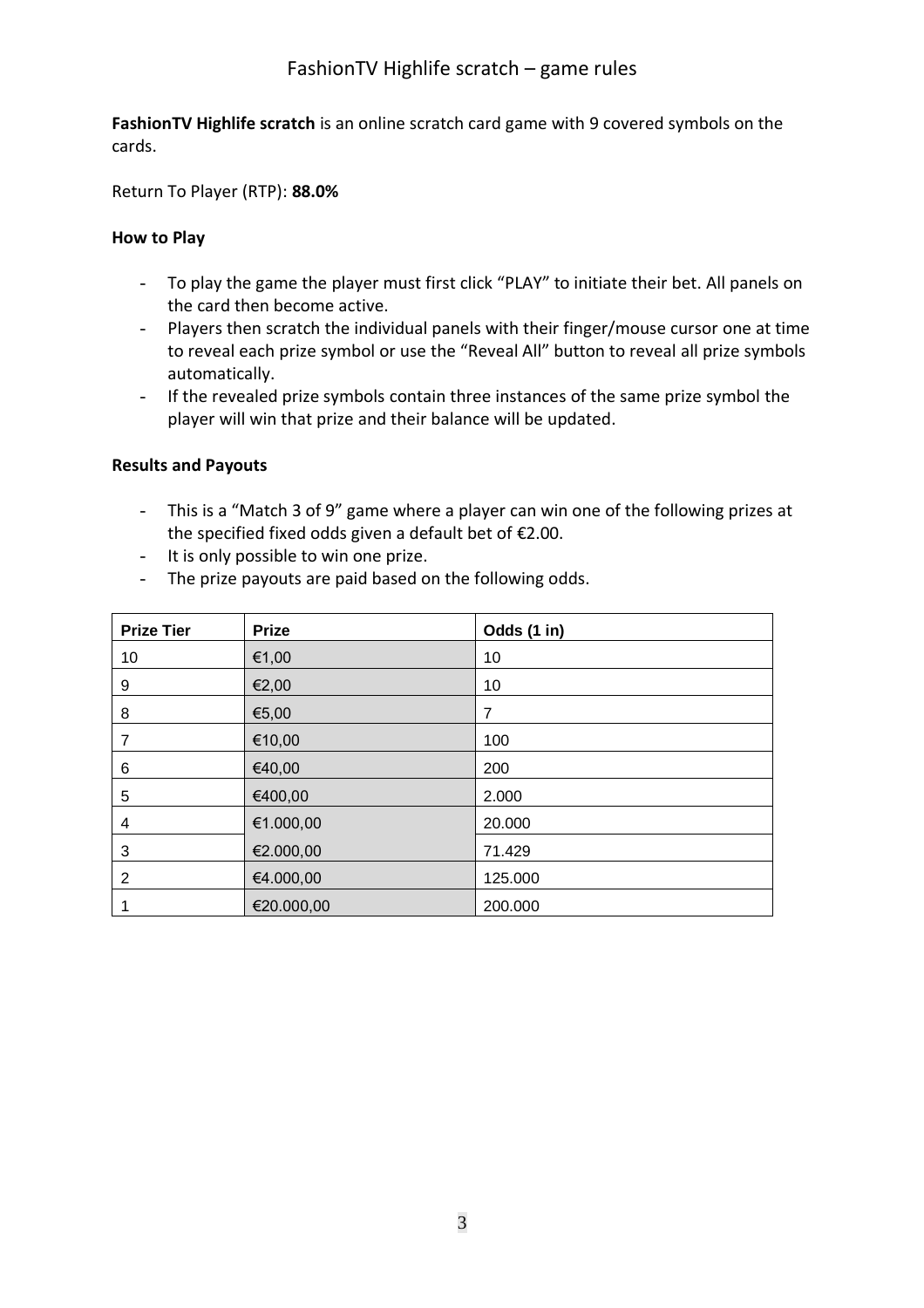## FashionTV Highlife scratch – game rules

#### GAME FUNCTIONS

| <b>PLAY</b>       | <b>PLAY BUTTON</b>                                                            |  |
|-------------------|-------------------------------------------------------------------------------|--|
|                   | Click to start a game round.                                                  |  |
| <b>REVEAL ALL</b> | <b>REVEAL ALL BUTTON</b>                                                      |  |
|                   | Click to reveal all prize symbols automatically.                              |  |
|                   | <b>AUTOPLAY BUTTON</b>                                                        |  |
|                   | Click to open the autoplay pop-up menu.                                       |  |
|                   | AUTOPLAY BUTTON (WITH AUTOPLAY ACTIVE)                                        |  |
|                   | The number displays how many autoplay bets remain. Click<br>to stop autoplay. |  |
|                   | <b>MENU BUTTON</b>                                                            |  |
|                   | Click to open the settings, paytable and game rules.                          |  |

#### POP-UP MENUS

#### Autoplay

|                         | Autoplay                   | Close |
|-------------------------|----------------------------|-------|
| Select number of spins  |                            |       |
| 20X<br>5X<br>1OX        | Stop autoplay              |       |
| 100X<br><b>50X</b>      | If balance<br>increases by | €O    |
| Set loss limit          | On single<br>win of        | €O    |
| If balance decreases by | €2,000                     |       |

The autoplay pop-up menu allows the player to select a number of bets to autoplay. To do so, the player clicks on one of the available bet number options. This button will then